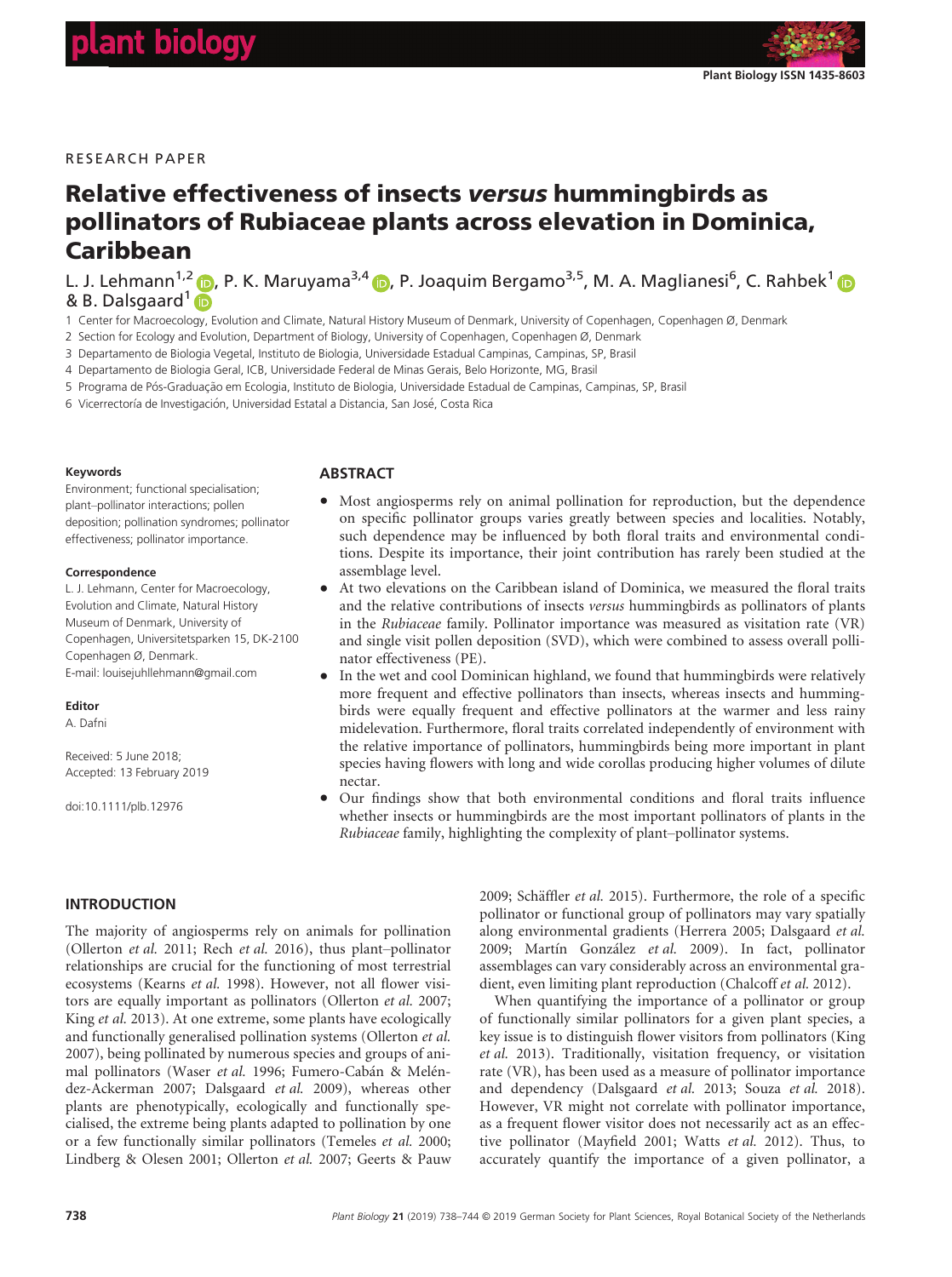measure of pollinator effectiveness (PE) – such as pollen deposition per visit – should be incorporated along with VRs (King et al. 2013; Ballantyne et al. 2015). Although it is very time consuming to collect this kind of data, the inclusion of effectiveness measures has led to some support of the 'pollination syndrome hypothesis', which may predict the most effective pollinator for a given plant based on floral trait combinations (Fenster et al. 2004; King et al. 2013; Rosas-Guerrero et al. 2014; Ashworth et al. 2015; Fernández de Castro et al. 2017; Wester & Johnson 2017). However, such studies rarely consider the variation in the relative importance of pollinators across localities with contrasting environmental conditions.

Here, we used plants in the coffee family (Rubiaceae) to test how the relative importance – including per-visit effectiveness – of insects versus hummingbirds as effective pollinators relates to both floral traits and environmental conditions. Specifically, we tested: (i) whether the relative importance of insects and hummingbirds as pollinators changes between elevations using VR, single visit pollen deposition (SVD) and a combination of the two expressing overall PE, and (ii) whether floral traits in addition to elevation influence VR, SVD and PE. We tested this on the Caribbean island of Dominica where many plants from the Rubiaceae have previously been shown to be visited legitimately by both hummingbirds and an array of insect groups (Dalsgaard et al. 2009; Martín González et al. 2009). We worked in two distinct elevation bands: mid-elevation rain forest habitat and high-elevation cloud forest and elfin habitat. Due to the environmental differences between these bands, we expected a shift in both plant species composition and in the importance of different groups of pollinators. Notably, as bees and most other insect pollinators, except flies, thrive better in warmer and drier habitats, we expected the floral traits to be more specialised towards hummingbirds in the wetter and cooler elfin/cloud forest in the highland, and the importance of insects, especially bees, to be higher in the warmer and drier rain forest at midelevation (Cruden 1972; Dalsgaard et al. 2009; Martín González et al. 2009). We also expected floral traits to impact the VR and importance of hummingbirds versus insects as pollinators (Dalsgaard et al. 2009; Bergamo et al. 2016). Notably, although many Caribbean flowers have both insect and hummingbird pollinators (Dalsgaard et al. 2009), typical hummingbird-pollinated flowers have long and narrow floral corollas, preventing all or most insects from reaching their nectar. Also, flowers exclusively pollinated by hummingbirds often have more dilute and copious amount of nectar, as well as other characteristics such as unscented flowers, making them less attractive to insect pollinators (Castellanos et al. 2004; Dalsgaard et al. 2009; Bergamo et al. 2016).

# MATERIAL AND METHODS

### Study site and period

The study was carried out on the southern part of the Lesser Antillean Island of Dominica in the Morne Trois Pitons National Park. The island is small and mountainous (751  $\text{km}^2$ ; 1447 m a.s.l.), with a steep environmental gradient. The average annual precipitation ranges from about 1200 mm along the west coast to 2500 mm along the east coast, with a gradual increase in rainfall from the coast to the interior, with some exposed mountainsides receiving about 8000 mm of rainfall

(Malhotra & Thorpe 1991). This generates a heterogeneous environment and associated habitats, ranging from dry shrubland along the western coastline to rain forest in wetter areas at midelevation to montane thicket and elfin forest in the cooler and wetter highlands. We focused on two elevations covering different vegetation types: rain forest (500–600 m a.s.l.) and montane thicket and elfin forest (750–975 m a.s.l.). At each elevation, data were collected at two sites separated by a minimum of 1.5 km. Here, environmental variables were recorded during sampling and an ANOVA confirmed the expected differences between sites in humidity ( $F_{3,646} = 22.18$ ,  $P < 0.01$ ) and temperatures ( $F_{3.646}$  = 13.86,  $P < 0.01$ ). A following post-hoc Tukey test showed that the sites were more alike within each elevation than between elevations (Table 1). Thus, we found higher humidity and lower temperatures at high elevation compared to midelevation. The fieldwork was conducted from April 2015 to July 2015, covering the end of the dry season and beginning of the rainy season and thereby including the flowering period for different Rubiaceae species. All species in this study have flowers with relatively generalised morphological features and are visited by an array of distinct pollinator groups (Dalsgaard et al. 2009; Martín González et al. 2009).

## Floral traits

All flowering Rubiaceae species in the two elevation bands were identified and, whenever possible, a minimum of 20 individuals were sampled for homostylous (no distinct style morphs among individuals) species. For distylous (distinct style morphs among individuals) species, 10 individuals for each morph were sampled and combined in the following analyses. For each flowering Rubiaceae species, floral morphological traits were measured with a digital calliper to the nearest 0.10 mm; corolla length as the internal distance from the tube opening to the base of the flower; internal width at the inside distal opening of the flower; and outer width as the longest distance between the flower petals. We measured corolla length and internal width as reflecting the morphological fit and nectar accessibility for distinct floral visitors, with typical hummingbird flowers usually presenting longer and more narrow corolla tubes (Castellanos et al. 2004; Dalsgaard et al. 2009). The distance between the petals (outer width) may potentially reflect a 'platform' where many insects land while visiting a

Table 1. Post-hoc Tukey's test comparisons of temperature and humidity of sites at high and midelevation; High1, High2, Mid1 and Mid2.

|                   | n   | mean |      | Tukey's HSD comparisons |                   |      |
|-------------------|-----|------|------|-------------------------|-------------------|------|
| site              |     |      | SD   | High1                   | High <sub>2</sub> | Mid1 |
| Temperature       |     |      |      |                         |                   |      |
| High1             | 290 | 24.4 | 3.3  |                         |                   |      |
| High <sub>2</sub> | 90  | 23.6 | 5.2  | 0.3                     |                   |      |
| Mid1              | 62  | 26.4 | 3.5  | < 0.001                 | < 0.001           |      |
| Mid <sub>2</sub>  | 211 | 25.6 | 3.1  | < 0.001                 | < 0.001           | 0.04 |
| Humidity          |     |      |      |                         |                   |      |
| High1             | 290 | 81.2 | 12.2 |                         |                   |      |
| High <sub>2</sub> | 90  | 84.7 | 16.2 | 0.01                    |                   |      |
| Mid1              | 62  | 72.3 | 12.5 | < 0.001                 | < 0.001           |      |
| Mid <sub>2</sub>  | 211 | 76.3 | 10.4 | < 0.001                 | < 0.001           | 0.1  |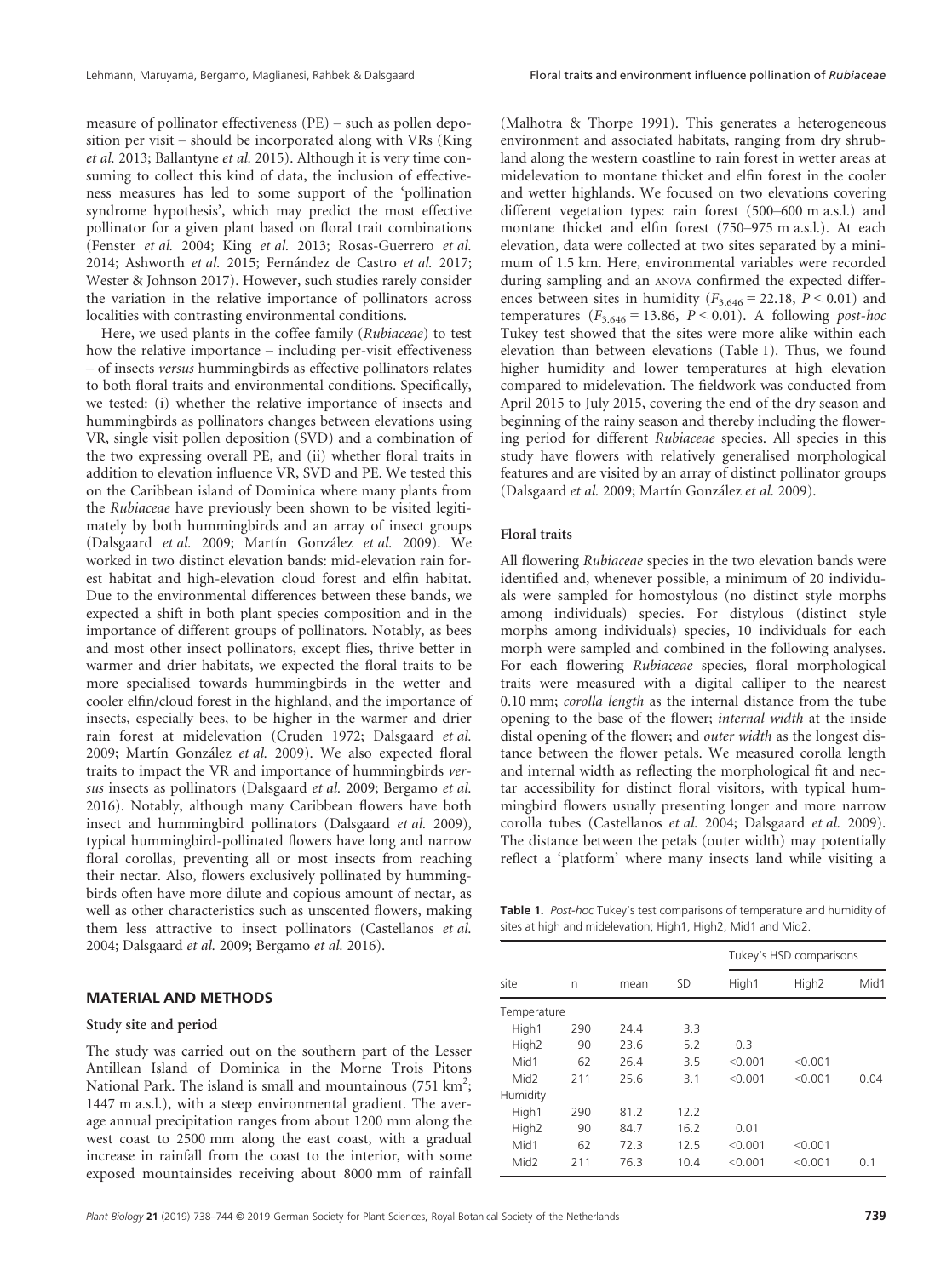flower (Castellanos et al. 2004). For nectar sampling, we collected nectar volume (ul) and concentration  $(%)$  between 16:00–18:00 h from flowers previously covered with nylon mesh bags in late stage flower buds, totalling  $\sim$ 10–12 h of nectar production. Nectar volume was measured with a microsyringe and nectar concentration with a handheld refractometer. We expected flowers that are mainly visited and pollinated by hummingbirds would have a higher volume of rather dilute nectar, when compared to flowers having insects as their dominant pollinators (Castellanos et al. 2004; Dalsgaard et al. 2009). Furthermore, we noted colour and odour of flowers in the field, but as all plant species had odourless flowers according to human olfaction, and all except one species had white flowers, we decided to exclude these variables from subsequent analysis. If the same species was present in both elevations, it was sampled separately for each elevation.

## Relative role of pollinators: visitation, pollen deposition and effectiveness

Flower visitation by hummingbirds and insects was monitored separately by direct sighting and also with video recordings for hummingbirds. We identified hummingbirds to species level and insects to functional group, i.e. butterflies, bees, flies, ants and beetles. Hummingbirds were observed from ca. 10 m and insects from ca. 2 m. Observations were conducted in dry and calm weather from 06:00 to 16:00 h. For each plant species, we conducted at least 10 h of observation for hummingbirds and 10 h for insects, covering the complete time span from 06:00 to 16:00 h (see Table S1 for details on visitation observations). Plant individuals were chosen in a semi-random fashion, where a minimum of five different individuals were observed at different times of the day. Due to changeable weather conditions at both elevations, observations were performed for variable time periods, ranging from 0.25 h to 3.00 h duration (a total of 181 h for insects and 275 h for hummingbirds). There were no differences in time periods spent on observing plant–pollinator interactions between elevations and visitor groups at each elevation ( $F_{5,574} = 1.9$ ,  $P > 0.05$ ). We only included observations when visitors touched the reproductive structures of the flower, i.e. potentially mutualistic associations. For each visit we also recorded the time of day, temperature, humidity, number of observed flowers and visitor group, i.e. whether a hummingbird, butterfly, bee, fly, ant or a beetle was the visitor. For each visitor group of each plant species, VR was calculated as visits flower<sup>-1</sup> $\cdot$ h<sup>-1</sup> .

To quantify the effectiveness of pollinators, we measured pollen deposition on the stigma, which has been shown to provide a first estimate of a floral visitor's effectiveness, allowing discrimination between floral visitors in their role as pollinators (Mayfield 2001; Watts et al. 2012; Freitas 2013; King et al. 2013). Data on SVD were collected for hummingbirds and insects as two groups. For each plant species, a minimum of 10 samples per visitor group per flower morph were collected and, when possible, 10 SVD samples were also collected for each visiting insect functional group. The day prior to collection of each SVD sample, flower buds were covered with a nylon mesh bag to prevent visitation. When the flowers opened and became receptive, the bags were removed and the flowers were exposed to visitors. After a single visit, the visitor was noted (i.e. hummingbird, bee, fly, butterfly, etc.) and the flower was collected

to transfer its stigma, including pollen attached to it, onto a glass slide prepared with conserving and colouring glycerine jelly containing fuchsin dye. Later, the number of conspecific pollen grains was counted under a light microscope (Mayfield 2001; King et al. 2013). Although pollen grains in distylous and other heteromorphic plants may show differences between morphs, such differences may be slight, making it impractical to count the pollen grains separately (Maruyama et al. 2010). Additionally, in distylous plants most pollen deposited would come from a different morph, as expected due to the reciprocal herkogamy found in distylous species, hence pin and thrum morphs were pooled in the analyses below.

The SVD samples were collected from different plant individuals at different times of day. For each plant species and each floral morph, controls (i.e. flowers previously covered and kept isolated from visitors) were collected to account for pollen deposition caused by possible sources other than pollinators, such as wind, handling or possible self-deposition. The mean number of pollen grains from controls for each plant species and each floral morph was then subtracted from each SVD sample.

To calculate overall PE of hummingbirds and insects for each plant species, the mean SVD was multiplied by each VR estimate of the same visitor group (Sugden 1986; Freitas 2013). The same procedure was conducted for each insect functional group, i.e. butterflies, bees, flies, ants and beetles. In a few cases (1.6%), an insect group was observed visiting a plant, but due to very low VRs it was not possible to measure SVD for this group. In these few cases, the PE value was set to zero, as the rarity of the visits was treated as indicative of a non-significant contribution to the pollination of the given plant.

#### Data analysis

To account for interspecific differences among plant species that could affect pollinator importance (e.g. pollen production) and standardise the measures of relative importance of pollinator groups, for each plant species we calculated Cohen's d effect size (Nakagawa & Cuthill 2007; Sullivan & Feinn 2012). This was calculated as the standardised mean difference between hummingbirds and insects for each pollinator importance variable (VR, SVD and PE). More specifically, for each plant species across both visitor groups, we calculated Cohen's d as the difference between the means, divided by the standard deviation of VR, SVD and PE, respectively. For a given variable, positive values, with 95% confidence intervals (CI) not overlapping zero, indicate that hummingbirds are significantly more important than insects, whereas negative values with 95% CIs not overlapping zero indicate that insects are more important. To test the relative importance of hummingbirds and insects as pollinators in each elevation band, we then calculated the mean Cohen's d effect size and the 95% CIs of VR, SVD and PE for all Rubiaceae species within each elevation band. This was also used to examine whether the relative pollinator importance of hummingbirds and insects differs between elevations depending on using VR, SVD or PE for its quantification. Insects were grouped in the major analysis, as we were mostly interested in comparing vertebrate and invertebrate pollinators, which resulted in increased sample size. However, we also examined the differences in pollinator group importance within each elevation band for each plant species between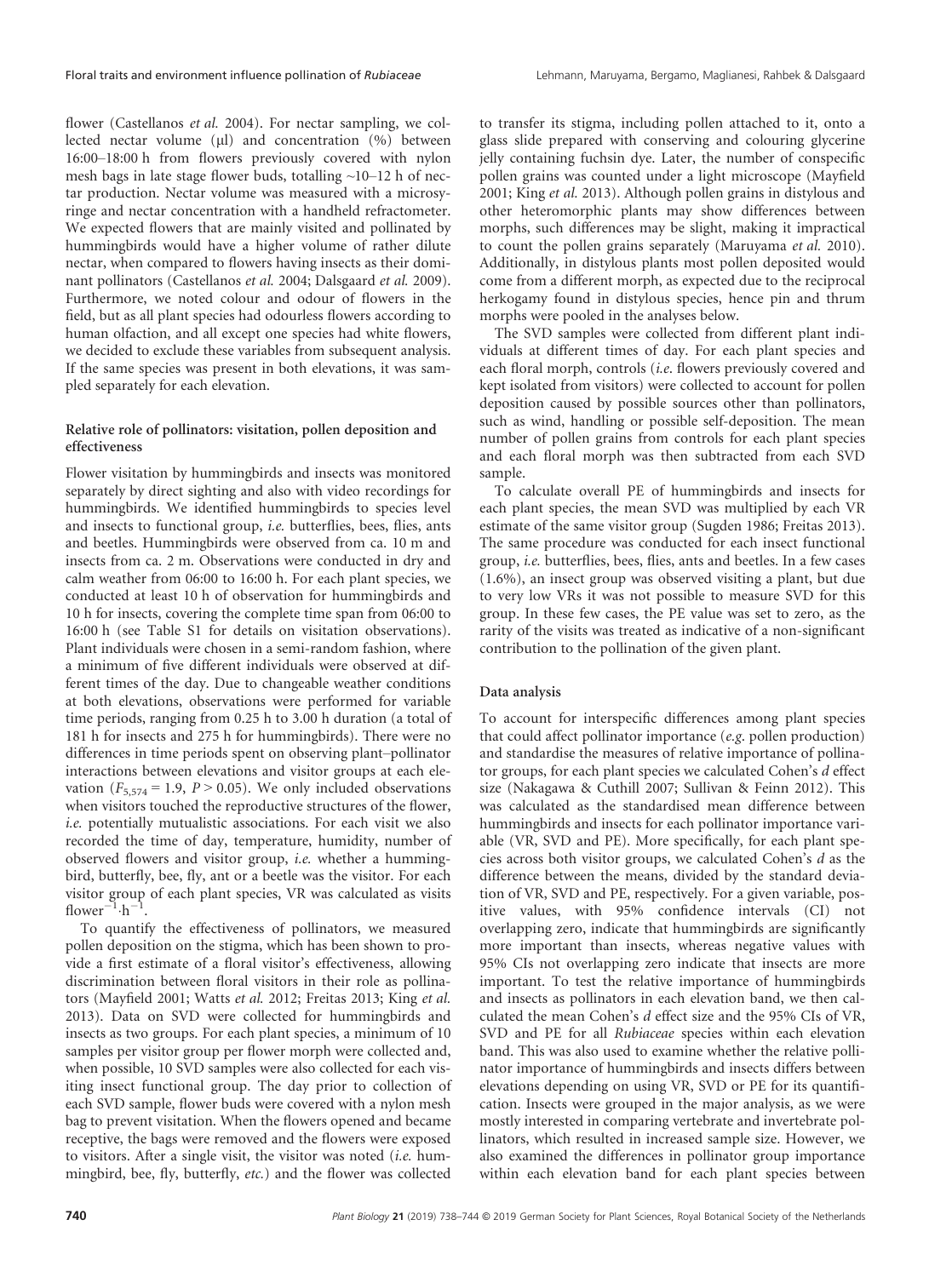hummingbirds and insects as one major group and each insect functional group with Kruskall–Wallis test and Dunn's posthoc test (Figures S4–S6).

Finally, to evaluate the relative role of floral traits and environment on different measures of pollinator importance, we used a linear mixed model with the Cohen's d effect sizes as response variable using the lme4 R package (Bates et al. 2015). Because all floral traits showed moderate to strong correlation (Table 2) and to reduce the number of predictors, we used principal components analysis (PCA) on the five floral traits measured for each plant species in each elevation band. We log-transformed the data prior to analysis and the first two principal components (PCs) explained 88.3% of the variation in the data (PC1: 72.4%, PC2: 15.9%). These two PCs were taken as predictors representing the variation in floral traits of Rubiaceae species (Table 2). Importantly, there were no differences in the PC values between the elevation bands (PC1:  $F_{1,12} = 1.60$ ,  $P = 0.23$ ; PC2:  $F_{1,12} = 0.44$ ,  $P = 0.52$ ), thus allowing inclusion of these predictors together with elevation band as fixed effects, with elevation reflecting the variation in environmental conditions. Because some species were common among the elevation bands, species identities were included as a random factor in the analysis. We used the likelihood ratio test to assess the significance of each fixed effect; for significant effects we compared the difference between the marginal  $R^2$  of the full model and the marginal  $R^2$  of the model lacking the fixed variable of interest to estimate its relative importance (Nakagawa & Schielzeth, 2013).

## RESULTS

We found 10 flowering Rubiaceae species, eight species at high elevation and six species at midelevation, of which four were found at both elevations (Palicourea crocea, Psychotria urbaniana, Gonzalagunia hirsuta and Spermacoce assurgens; Table S2, Figure S3). Blue-headed hummingbird (Cyanophaia bicolor) and Antillean-crested hummingbird (Orthorhyncus cristatus) were observed as floral visitors at both elevations. All insect functional groups were found at both elevations, although butterflies, beetles and bees were rare at high elevation (e.g. one single visit by a bee). S. assurgens and P. uliginosa were solely visited by insects, whereas the other plant species were visited by insects and hummingbirds to varying degrees (Figure S4). In total, we recorded 579 visits by hummingbirds and 70 visits by insects (one bee, 56 flies, four butterflies, three beetles and six ants) in the high elevation and 395 visits by hummingbirds and 323 visits by insects (50 bees, 59 flies, 158 butterflies, 46 beetles and 25 ants) at the midelevation. We sampled 356 stigmas for pollen deposition counts, 106 visited by hummingbirds and 77 visited by insects (no bees, 38 flies, 22 butterflies, no beetles and 17 ants) at the high elevation and 63 visited by hummingbirds and 110 visited by insects (34 bees, 30 flies, 22 butterflies, five beetles and 18 ants) at midelevation.

Hummingbirds were the most important pollinators based on VR and PE for plants at the high elevation. There was no significant difference between hummingbirds and insects for SVD in this elevation band (Fig. 1B). At midelevation, insects and hummingbirds did not differ in relative importance, irrespectively of using VR, SVD or PE (Fig. 1B). The effects of elevation and floral PCs on PE are primarily associated with the effects they have on VR of pollinators, as both PC1 and PC2, as well as elevation, are significantly associated to VR and PE (Table 2). Especially PC1, which relates positively to floral trait size (width and length) and nectar volume, while negatively related to nectar concentration, had a strong positive effect on VR and PE, meaning that PC1 is associated with higher importance of hummingbirds in relation to insects (Tables 2 and 3). Moreover, PC1 was significantly associated with SVD, also having a positive effect, indicating higher importance of hummingbirds. PC2, which is primarily negatively associated with outer width (Table 2), indicated that narrower flowers are most favoured by hummingbirds for VR and consequently PE. The elevation results are consistent with the effect size analysis, in which hummingbirds have higher importance on PE at higher elevations due to their higher importance for VR (Fig. 1B, Table 3).

## **DISCUSSION**

The relative importance of hummingbirds and insects as pollinators of Rubiaceae assemblages in Dominica differed according to elevation. At high elevation, hummingbirds were relatively more effective pollinators than insects (PE), which was mostly related to differences in VR and less so to differences in SVD. At midelevation, in contrast, we found no

Table 2. Pearson correlation coefficients between floral traits in *Rubiaceae* from Dominica island.

|                          | width (mm) |           |             | nectar      |                   |                 |
|--------------------------|------------|-----------|-------------|-------------|-------------------|-----------------|
|                          | outer      | internal  | length (mm) | volume (µl) | concentration (%) | PC <sub>1</sub> |
| Internal width (mm)      | $0.60*$    |           |             |             |                   |                 |
| Length (mm)              | $0.53*$    | $0.85***$ |             |             |                   |                 |
| Nectar volume $(\mu I)$  | 0.44       | $0.88***$ | $0.82***$   |             |                   |                 |
| Nectar concentration (%) | $-0.23$    | $-0.70**$ | $-0.63*$    | $-0.70**$   |                   |                 |
| PC <sub>1</sub>          | $0.63*$    | $0.96***$ | $0.92***$   | $0.92***$   | $-0.78***$        |                 |
| PC <sub>2</sub>          | $-0.74**$  | $-0.03$   | $-0.01$     | 0.15        | $-0.47$           | 0.00            |

We also show the correlation between floral traits and principal components scores (PC). PCs were able to explain 88.3% of the variation in the data (PC1: 72.4%, PC2: 15.9%).

 $^*P < 0.05$ .

 $*^*P < 0.01$ .

 $***^{\ast}P < 0.001$ .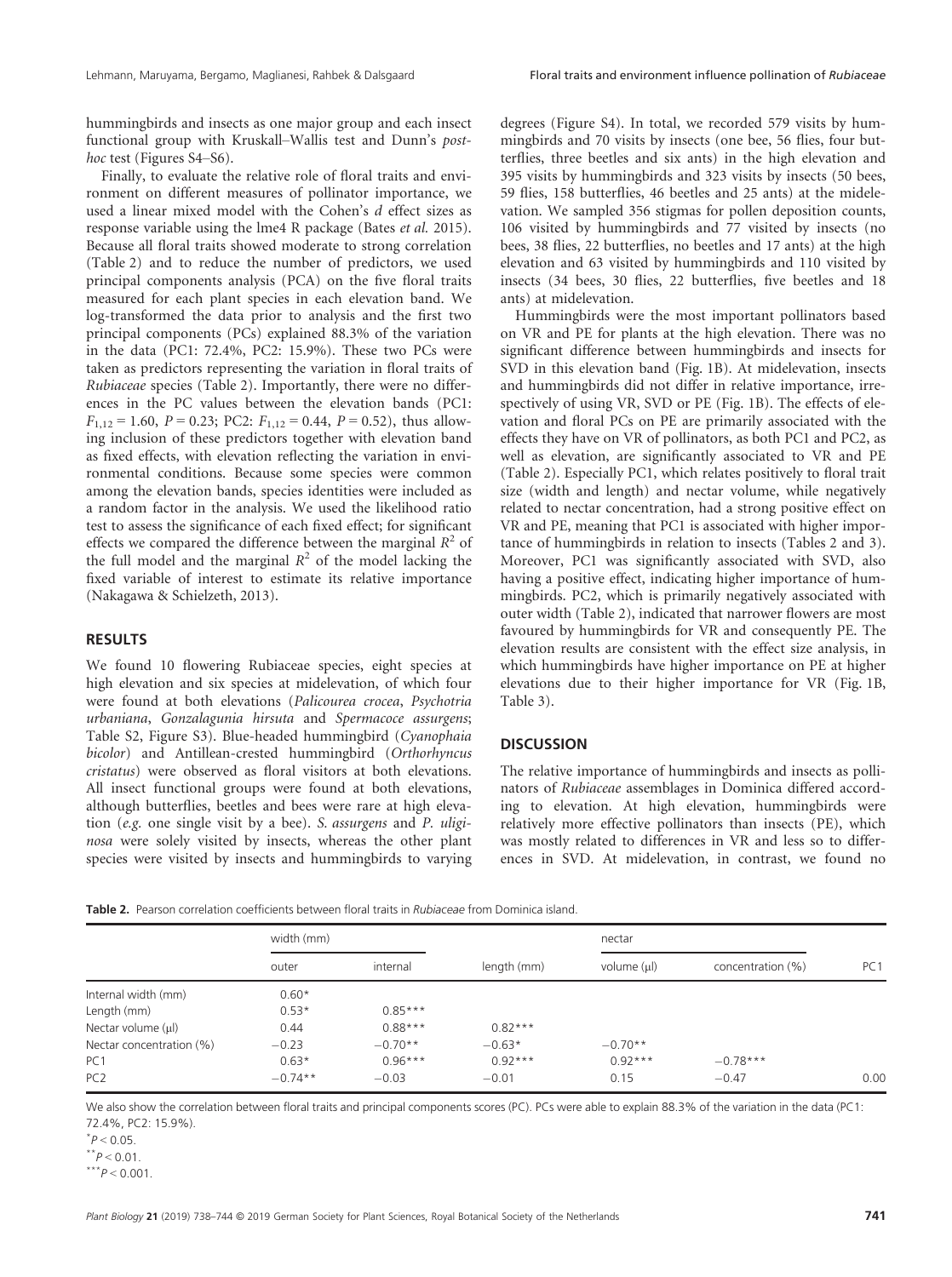

Fig. 1. A: Psychotria urbaniana Steyerm, one of the studied Rubiaceae species in Dominica. This species was found in both elevation bands and was visited by both hummingbirds and insects. B: Pollinator importance in relation to elevation in Rubiaceae assemblages of Dominica. Mean  $(\pm 95\% \text{ Cl})$ Cohen d's effect sizes of pollinator effectiveness (PE), visitation rate (VR) and single visit deposition (SVD) for high ( $n = 8$  plant species) and mid ( $n = 6$ plant species) elevation. Hummingbirds are more important at positive values not overlapping zero and insects at negative values not overlapping zero.

Table 3. Model results from linear mixed effect models with distinct measures of relative pollinator importance, hummingbird versus insects, as response variables.

| effect size        | predictors                   | estimate                       | $\gamma^2$   | P-value         | variance<br>explained |
|--------------------|------------------------------|--------------------------------|--------------|-----------------|-----------------------|
| Visitation         | Elevation                    | $0.83 + 0.27$                  | 9.54         | < 0.01          | 0.17                  |
| rates (VR)         | PC <sub>1</sub>              | $0.29 + 0.07$                  | 123          | < 0.001         | 0.44                  |
|                    | PC <sub>2</sub>              | $0.39 + 0.14$                  | 7.14         | $<$ 0.1         | 0.15                  |
| Pollen             | Elevation                    | $0.13 + 0.21$                  | 0.44         | >0.05           | 0.32                  |
| deposition (SVD)   | PC <sub>1</sub>              | $0.24 + 0.12$                  | 3.99         | $<$ 0.05        |                       |
| Pollinator         | PC <sub>2</sub><br>Elevation | $0.04 + 0.19$<br>$0.72 + 0.28$ | 0.06<br>6.50 | >0.05<br>< 0.05 | 0.10                  |
| effectiveness (PE) | PC <sub>1</sub>              | $0.35 + 0.08$                  | 13 12        | < 0.001         | 0.55                  |
|                    | PC <sub>2</sub>              | $0.39 + 0.15$                  | 6.02         | $<$ 0.1         | 0.13                  |

Elevation and principal components scores (PCs, see Table 2) were used as fixed effects and species identity as random effect in the models. We show results from the likelihood ratio test (chi-square) as well as the variance explained by each significant predictor (see Methods for details).

detectable difference between the pollination service of insects and hummingbirds. Therefore, we detected a general pattern of hummingbirds being relatively more important than insects at high elevation, which is characterised by higher humidity and cooler temperatures, but insects and hummingbirds being equally important pollinators at midelevation.

The environmental differences represented by the elevation bands were important through their influence on the composition of the pollinator assemblages. Specifically, the colder and more humid environment at high elevation may limit the activity, density and flight conditions for some insects, especially bees, leading to lower VRs of insects and consequently less insect pollination, while hummingbirds remain active under these conditions (Cruden 1972; Dalsgaard et al. 2009; Martín González et al. 2009). For example, P. urbaniana (Fig. 1A; Figure S3G) with small white flowers, is nearly exclusively visited by hummingbirds at high elevation (only a single ant was observed visiting), but at midelevation it was visited by hummingbirds, ants, bees and butterflies (Figure S4 panel f and j). Although not as clear, the results for the three other species found at both elevations support the overall pattern of insects (especially bees) being less important in the highlands. For G. hirsuta there is no significant difference in VR by hummingbirds and insects in either elevation band (Figure S4 panel e and i). However, although visited by a wide variety of insects at both elevations, insects are relatively less effective at high elevation compared to midelevation  $(w = 59.50, P = 0.044;$  Figure S6 panel e and i). S. assurgens is only visited by insects at both elevations but not visited by bees and butterflies at high elevation (Figure S4 panel h and l), probably due to lower activity and density of bees and butterflies at high elevation. Lastly, P. crocea is exclusively pollinated by hummingbirds (visited but not pollinated by a single ant at high elevation) and it did not differ in VR or effectiveness between elevations, confirming the trend of no or less effect of environment on hummingbird activity (Figures S4 and S6 panel g and k). These results illustrate how elevational/environmental differences in the availability of potentially effective pollinators may influence the apparent specialisation of plants on functional pollinator groups. Notably, our visitation data were only collected during favourable conditions for insects (i.e. warmer and without rain), and the results would probably have been even stronger if we had included periods with rain and cooler temperatures, which are common at high elevation in the Antillean mountains (Dalsgaard et al. 2018).

Whereas many studies on variation in pollinator assemblage across environmental gradients are based exclusively on VRs (Dalsgaard et al. 2013; Souza et al. 2018), we incorporated both estimates of the quantity (VR) and quality (SVD) of the pollination process into the overall PE. Because PE is mostly determined by difference in VR at high elevation, visitation frequency is a good proxy for the importance of pollinator groups in the studied Rubiaceae assemblages, particularly on the relative importance of hummingbirds versus insects. However, it is worth mentioning that the results probably depend on the assemblage, habitat and region in which the study is focused. Here, all the plant species have flowers with a relatively generalised phenotype, compared to more specialised hummingbird flowers (Dalsgaard et al. 2009; Ferreira et al. 2016), with short floral tubes that are easily accessible, thus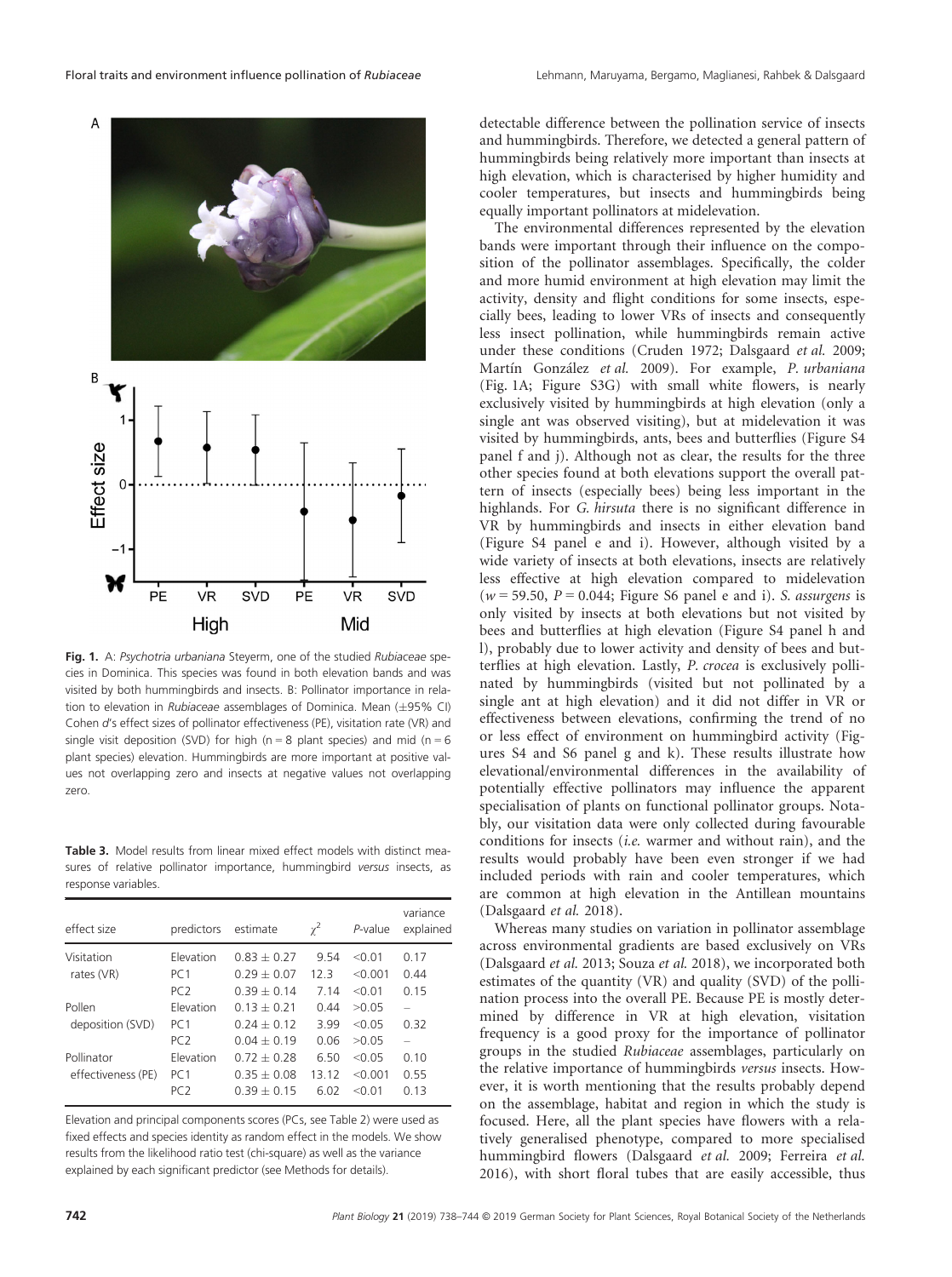allowing different groups of visitors to touch the anthers and stigmas and deposit pollen. On the other hand, more phenotypically diverse and specialised assemblages of plants would potentially show greater variation in SVD between pollinators, resulting in a clearer division in importance of pollinators when using PE as compared to VR alone (King et al. 2013).

Regarding the importance of floral traits, interestingly, the PC representing the major proportion of variation in floral traits (PC1, related positively to flower size and nectar volume, while negatively related to nectar concentration) had a positive effect on all variables (VR, SVD and PE), quantifying the relatively higher importance of hummingbirds in relation to insects. Thus, although environment generated variation in relative pollinator importance, floral traits were also relevant. Floral traits may act in segregating the floral niches between birds and insects (Dalsgaard et al. 2009; Bergamo et al. 2016), nevertheless, birds and insects often share numerous floral resources but make distinct contributions to pollination, either related to differences in visitation frequency or in their single visit effectiveness (e.g. Mayfield 2001; Hargreaves et al. 2004; Schmid et al. 2011; Watts et al. 2012; Sun et al. 2017). We contribute to these previous findings by showing that besides floral traits per se, which in our study correlate with the relative importance of hummingbirds versus insects, differences in PE are also associated with pollinator availability across elevational/environmental gradients. By finding that environment influences the relative importance of hummingbirds and insects, our results suggest that the environment has important consequences for gene flow between plants that is mediated by pollinators, as hummingbirds and insects have markedly different foraging behaviours, with important consequences for how pollen is carried in space (Krauss et al. 2017).

In conclusion, for Rubiaceae assemblages in Dominica, we found that hummingbirds were relatively more important than insects as pollinators at higher elevation, whereas at mid-elevation sites insects and hummingbirds were equally important. This difference is mediated by differences in the VRs and not by the effectiveness of each single visit, as measured by SVD. Thus, environment-related difference in pollinator assemblages affected the overall PE of hummingbirds versus insects across the two elevation bands. Furthermore, we found that floral traits are also important in determining the relative importance of hummingbirds versus insects as pollinators. These results

**REFERENCES** 

- Ashworth L., Aguilar R., Martén-Rodríguez S., Lopezaraiza-Mikel M., Avila-Sakar G., Rosas-Guerrero V., Quesada M. (2015) Pollination syndromes: a global pattern of convergent evolution driven by the most effective pollinator. In: Pontarotti P. (Ed), Evolutionary biology: biodiversification from genotype to phenotype. Springer, Cham, Switzerland, pp 203– 224.
- Ballantyne G., Baldock K.C.R., Willmer P.G. (2015) Constructing more informative plant–pollinator networks: visitation and pollen deposition networks in a heathland plant community. Proceedings of the Royal Society of London. Series B, Biological Sciences, 282, 14–22.
- Bates D., Mächler M., Bolker B., Walker S. (2015) Fitting linear mixed-effects models using lme4. Journal of Statistical Software, 67.

add to the recent assessment on the relative importance of vertebrate pollinators (Ratto et al. 2018) and the ongoing discussion of predictive ability of floral traits and environmental conditions on pollination services (Waser et al. 1996; Chalcoff et al. 2012; Rosas-Guerrero et al. 2014). Because bird and insect pollination promote distinct pollen flow patterns in space (Krauss et al. 2017), our results suggest that floral traits and environmental differences may both lead to differences in mating patterns within and among plant populations. This illustrates the complexity of quantifying the relative importance of distinct pollinator groups and is worthy of additional investigation in the future.

## ACKNOWLEDGEMENTS

The authors thank the Forestry, Wildlife and Parks Division, Dominica, for the research permit to conduct fieldwork in the Morne Trois Pitons National Park. Financial support was provided by Svend G. Fiedler and Wife's Foundation, Oticon Foundation, Torben and Alice Frimodt's Foundation and a PICA Scholarship (LJL). LJL, CR and BD thank the Danish National Research Foundation for support from the Center for Macroecology, Evolution and Climate (grant number DNRF96). PKM was supported by the São Paulo Research Foundation through a Post-doctoral grant (FAPESP proc. 2015/21457-4).

### SUPPORTING INFORMATION

Additional supporting information may be found online in the Supporting Information section at the end of the article.

Table S1. Data on visitation observations.

Table S2. Data on floral traits for all 10 Rubiaceae species.

Figure S3. Pictures of flowers and pollinators found in midand high elevations in Dominica.

Figure S4. Mean visitation rate (VR) by hummingbirds and insects for each plant species at each elevation.

Figure S5. Mean number of pollen grains deposited per visit (SVD) by hummingbirds and insects for each plant species at each elevation.

Figure S6. Mean pollinator effectiveness (PE) of hummingbirds and insects for each plant species at each elevation.

- Bergamo P.J., Rech A.R., Brito V.L., Sazima M. (2016) Flower colour and visitation rates of Costus arabicus support the 'bee avoidance' hypothesis for redreflecting hummingbird-pollinated flowers. Functional Ecology, 30, 710–720.
- Castellanos M.C., Wilson P., Thomson J.D. (2004) 'Anti-bee' and 'pro-bird' changes during the evolution of hummingbird pollination in Penstemon flowers. Journal of Evolutionary Biology, 17, 876–885.
- Chalcoff V.R., Aizen M.A., Ezcurra C. (2012) Erosion of a pollination mutualism along an environmental gradient in a south Andean treelet, Embothrium coccineum (Proteaceae). Oikos, 121, 471–480.
- Cruden R.W. (1972) Pollinators in high-elevation ecosystems: relative effectiveness of birds and bees. Science, 176, 1439–1440.
- Dalsgaard B., Martín González A.M., Olesen J.M., Ollerton J., Timmermann A., Andersen L.H., Tossas A.G. (2009) Plant–hummingbird interactions in the

West Indies: floral specialisation gradients associated with environment and hummingbird size. Oecologia, 159, 757–766. Dalsgaard B., Trøjelsgaard K., Martın Gonzalez A.,

- Nogués-Bravo D., Ollerton J., Petanidou I., Sandel B., Schleuning M., Wang Z., Rahbek C., Sutherland W.J., Svenning J.-C., Olesen J.M. (2013) Historical climate-change influences modularity and nestedness of pollination networks. Ecography, 36, 1331– 1340.
- Dalsgaard B., Kennedy J.D., Simmons B.I., Baquero A.C., Martín González A.M., Timmermann A., Maruyama P.K., McGuire J.A., Ollerton J., Sutherland W.J., Rahbek C. (2018) Trait evolution, resource specialization and vulnerability to plant extinctions among Antillean hummingbirds. Proceedings of the Royal Society of London. Series B, Biological Sciences, 285, 20172754.